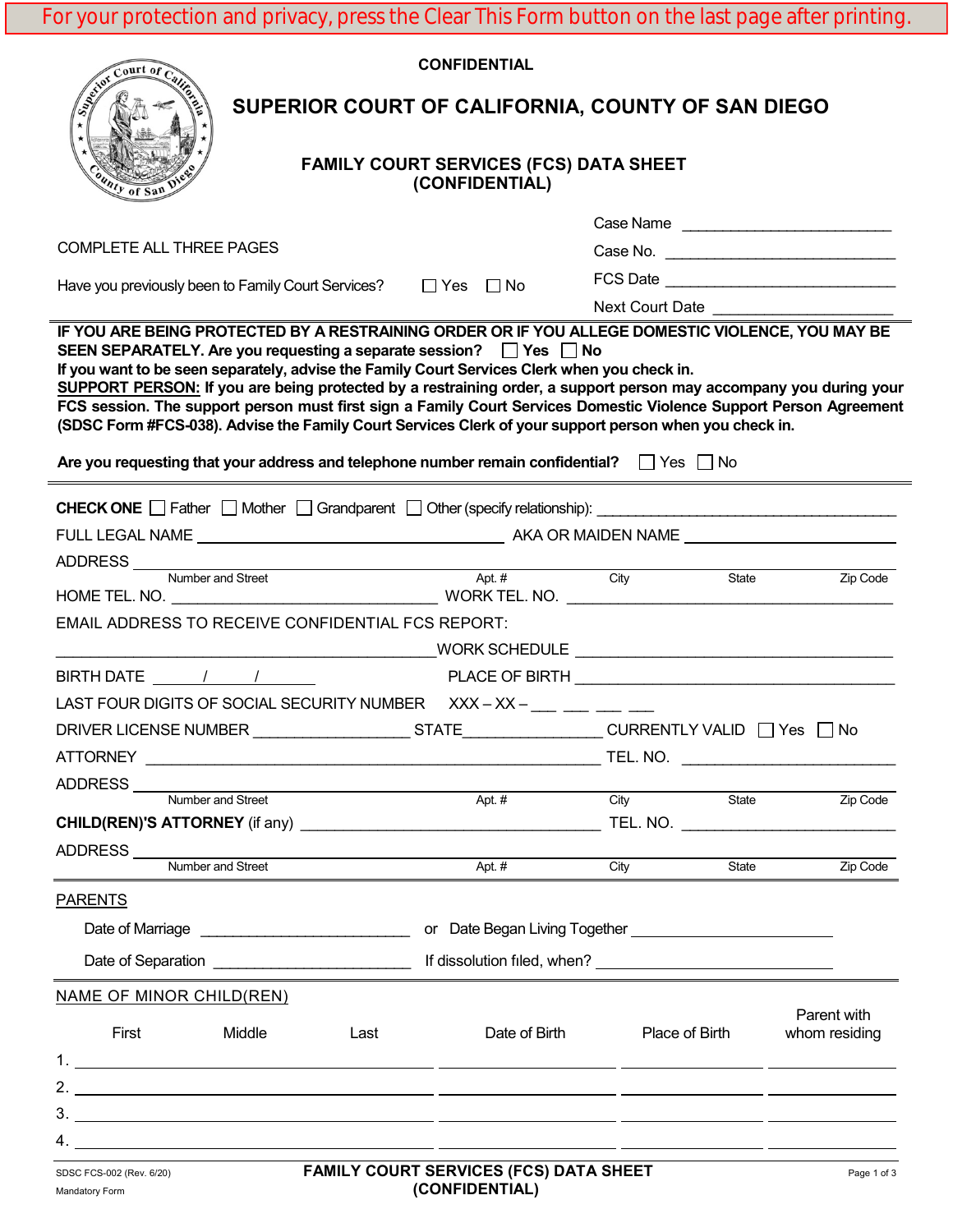| <b>CASE NAME</b><br><b>CASE NUMBER</b><br>ADDRESS <u>Number</u> and Street<br>Apt. #<br>State<br>Zip Code<br>City<br>List medical/dental information to be discussed at FCS __________________________<br>Child<br>Name of School<br>Teacher/Counselor<br>Grade<br><b>COUNSELING</b><br>Is $\Box$ Child(ren) $\Box$ Father $\Box$ Mother in Counseling? $\Box$ Yes $\Box$ No<br>Counselor for example and the counselor for the contract of the counselor for<br>Counselor for <u>example and the set of the set of the set of the set of the set of the set of the set of the set of the set of the set of the set of the set of the set of the set of the set of the set of the set of the set </u><br>CHILD(REN)'S ACTIVITIES AND OTHER SPECIAL NEEDS<br>$\Box$ No<br>$\Box$ Yes<br>$\Box$ Yes<br>$\Box$ No<br>If yes, how long ago? $\Box$ 0 – 6 mos. $\Box$ 6 mos. – 1 yr. $\Box$ 1 yr. or more<br>4. Have there been allegations of verbal intimidation/threats, physical violence, and/or restraining orders between<br>yourself and $\Box$ your parent $\Box$ current spouse or cohabitant $\Box$ party in dating or engagement relationship $\Box$ other?<br>5. Have there been allegations of abuse against your child(ren) or child(ren) for whom you have provided care?<br>Who made the allegations? _____________________Who was the alleged abuser? ___________________________________<br>Has Child Welfare Services (CWS) been involved? □ Yes □ No | <b>CONFIDENTIAL</b>                                                                      |  |  |  |  |  |  |
|----------------------------------------------------------------------------------------------------------------------------------------------------------------------------------------------------------------------------------------------------------------------------------------------------------------------------------------------------------------------------------------------------------------------------------------------------------------------------------------------------------------------------------------------------------------------------------------------------------------------------------------------------------------------------------------------------------------------------------------------------------------------------------------------------------------------------------------------------------------------------------------------------------------------------------------------------------------------------------------------------------------------------------------------------------------------------------------------------------------------------------------------------------------------------------------------------------------------------------------------------------------------------------------------------------------------------------------------------------------------------------------------------------------------------------------------------------------------|------------------------------------------------------------------------------------------|--|--|--|--|--|--|
| Child(ren)'s Doctor's Name                          Tel. No. ___________________                                                                                                                                                                                                                                                                                                                                                                                                                                                                                                                                                                                                                                                                                                                                                                                                                                                                                                                                                                                                                                                                                                                                                                                                                                                                                                                                                                                     |                                                                                          |  |  |  |  |  |  |
|                                                                                                                                                                                                                                                                                                                                                                                                                                                                                                                                                                                                                                                                                                                                                                                                                                                                                                                                                                                                                                                                                                                                                                                                                                                                                                                                                                                                                                                                      |                                                                                          |  |  |  |  |  |  |
|                                                                                                                                                                                                                                                                                                                                                                                                                                                                                                                                                                                                                                                                                                                                                                                                                                                                                                                                                                                                                                                                                                                                                                                                                                                                                                                                                                                                                                                                      | MEDICAL AND DENTAL INFORMATION                                                           |  |  |  |  |  |  |
|                                                                                                                                                                                                                                                                                                                                                                                                                                                                                                                                                                                                                                                                                                                                                                                                                                                                                                                                                                                                                                                                                                                                                                                                                                                                                                                                                                                                                                                                      |                                                                                          |  |  |  |  |  |  |
|                                                                                                                                                                                                                                                                                                                                                                                                                                                                                                                                                                                                                                                                                                                                                                                                                                                                                                                                                                                                                                                                                                                                                                                                                                                                                                                                                                                                                                                                      |                                                                                          |  |  |  |  |  |  |
|                                                                                                                                                                                                                                                                                                                                                                                                                                                                                                                                                                                                                                                                                                                                                                                                                                                                                                                                                                                                                                                                                                                                                                                                                                                                                                                                                                                                                                                                      |                                                                                          |  |  |  |  |  |  |
|                                                                                                                                                                                                                                                                                                                                                                                                                                                                                                                                                                                                                                                                                                                                                                                                                                                                                                                                                                                                                                                                                                                                                                                                                                                                                                                                                                                                                                                                      | <b>EDUCATION</b>                                                                         |  |  |  |  |  |  |
|                                                                                                                                                                                                                                                                                                                                                                                                                                                                                                                                                                                                                                                                                                                                                                                                                                                                                                                                                                                                                                                                                                                                                                                                                                                                                                                                                                                                                                                                      |                                                                                          |  |  |  |  |  |  |
|                                                                                                                                                                                                                                                                                                                                                                                                                                                                                                                                                                                                                                                                                                                                                                                                                                                                                                                                                                                                                                                                                                                                                                                                                                                                                                                                                                                                                                                                      |                                                                                          |  |  |  |  |  |  |
|                                                                                                                                                                                                                                                                                                                                                                                                                                                                                                                                                                                                                                                                                                                                                                                                                                                                                                                                                                                                                                                                                                                                                                                                                                                                                                                                                                                                                                                                      |                                                                                          |  |  |  |  |  |  |
|                                                                                                                                                                                                                                                                                                                                                                                                                                                                                                                                                                                                                                                                                                                                                                                                                                                                                                                                                                                                                                                                                                                                                                                                                                                                                                                                                                                                                                                                      |                                                                                          |  |  |  |  |  |  |
|                                                                                                                                                                                                                                                                                                                                                                                                                                                                                                                                                                                                                                                                                                                                                                                                                                                                                                                                                                                                                                                                                                                                                                                                                                                                                                                                                                                                                                                                      |                                                                                          |  |  |  |  |  |  |
|                                                                                                                                                                                                                                                                                                                                                                                                                                                                                                                                                                                                                                                                                                                                                                                                                                                                                                                                                                                                                                                                                                                                                                                                                                                                                                                                                                                                                                                                      |                                                                                          |  |  |  |  |  |  |
|                                                                                                                                                                                                                                                                                                                                                                                                                                                                                                                                                                                                                                                                                                                                                                                                                                                                                                                                                                                                                                                                                                                                                                                                                                                                                                                                                                                                                                                                      |                                                                                          |  |  |  |  |  |  |
|                                                                                                                                                                                                                                                                                                                                                                                                                                                                                                                                                                                                                                                                                                                                                                                                                                                                                                                                                                                                                                                                                                                                                                                                                                                                                                                                                                                                                                                                      |                                                                                          |  |  |  |  |  |  |
|                                                                                                                                                                                                                                                                                                                                                                                                                                                                                                                                                                                                                                                                                                                                                                                                                                                                                                                                                                                                                                                                                                                                                                                                                                                                                                                                                                                                                                                                      |                                                                                          |  |  |  |  |  |  |
|                                                                                                                                                                                                                                                                                                                                                                                                                                                                                                                                                                                                                                                                                                                                                                                                                                                                                                                                                                                                                                                                                                                                                                                                                                                                                                                                                                                                                                                                      |                                                                                          |  |  |  |  |  |  |
|                                                                                                                                                                                                                                                                                                                                                                                                                                                                                                                                                                                                                                                                                                                                                                                                                                                                                                                                                                                                                                                                                                                                                                                                                                                                                                                                                                                                                                                                      |                                                                                          |  |  |  |  |  |  |
|                                                                                                                                                                                                                                                                                                                                                                                                                                                                                                                                                                                                                                                                                                                                                                                                                                                                                                                                                                                                                                                                                                                                                                                                                                                                                                                                                                                                                                                                      |                                                                                          |  |  |  |  |  |  |
|                                                                                                                                                                                                                                                                                                                                                                                                                                                                                                                                                                                                                                                                                                                                                                                                                                                                                                                                                                                                                                                                                                                                                                                                                                                                                                                                                                                                                                                                      |                                                                                          |  |  |  |  |  |  |
|                                                                                                                                                                                                                                                                                                                                                                                                                                                                                                                                                                                                                                                                                                                                                                                                                                                                                                                                                                                                                                                                                                                                                                                                                                                                                                                                                                                                                                                                      |                                                                                          |  |  |  |  |  |  |
|                                                                                                                                                                                                                                                                                                                                                                                                                                                                                                                                                                                                                                                                                                                                                                                                                                                                                                                                                                                                                                                                                                                                                                                                                                                                                                                                                                                                                                                                      | (e.g. special classes, team activities, and transportation to and from these activities) |  |  |  |  |  |  |
|                                                                                                                                                                                                                                                                                                                                                                                                                                                                                                                                                                                                                                                                                                                                                                                                                                                                                                                                                                                                                                                                                                                                                                                                                                                                                                                                                                                                                                                                      |                                                                                          |  |  |  |  |  |  |
|                                                                                                                                                                                                                                                                                                                                                                                                                                                                                                                                                                                                                                                                                                                                                                                                                                                                                                                                                                                                                                                                                                                                                                                                                                                                                                                                                                                                                                                                      | 1. Are there allegations of verbal intimidation or threats?                              |  |  |  |  |  |  |
|                                                                                                                                                                                                                                                                                                                                                                                                                                                                                                                                                                                                                                                                                                                                                                                                                                                                                                                                                                                                                                                                                                                                                                                                                                                                                                                                                                                                                                                                      | 2. Has there been physical violence between the parents?                                 |  |  |  |  |  |  |
|                                                                                                                                                                                                                                                                                                                                                                                                                                                                                                                                                                                                                                                                                                                                                                                                                                                                                                                                                                                                                                                                                                                                                                                                                                                                                                                                                                                                                                                                      |                                                                                          |  |  |  |  |  |  |
|                                                                                                                                                                                                                                                                                                                                                                                                                                                                                                                                                                                                                                                                                                                                                                                                                                                                                                                                                                                                                                                                                                                                                                                                                                                                                                                                                                                                                                                                      | 3. Has law enforcement been involved? $\Box$ Yes $\Box$ No                               |  |  |  |  |  |  |
|                                                                                                                                                                                                                                                                                                                                                                                                                                                                                                                                                                                                                                                                                                                                                                                                                                                                                                                                                                                                                                                                                                                                                                                                                                                                                                                                                                                                                                                                      |                                                                                          |  |  |  |  |  |  |
|                                                                                                                                                                                                                                                                                                                                                                                                                                                                                                                                                                                                                                                                                                                                                                                                                                                                                                                                                                                                                                                                                                                                                                                                                                                                                                                                                                                                                                                                      |                                                                                          |  |  |  |  |  |  |
|                                                                                                                                                                                                                                                                                                                                                                                                                                                                                                                                                                                                                                                                                                                                                                                                                                                                                                                                                                                                                                                                                                                                                                                                                                                                                                                                                                                                                                                                      |                                                                                          |  |  |  |  |  |  |
|                                                                                                                                                                                                                                                                                                                                                                                                                                                                                                                                                                                                                                                                                                                                                                                                                                                                                                                                                                                                                                                                                                                                                                                                                                                                                                                                                                                                                                                                      |                                                                                          |  |  |  |  |  |  |
|                                                                                                                                                                                                                                                                                                                                                                                                                                                                                                                                                                                                                                                                                                                                                                                                                                                                                                                                                                                                                                                                                                                                                                                                                                                                                                                                                                                                                                                                      |                                                                                          |  |  |  |  |  |  |
|                                                                                                                                                                                                                                                                                                                                                                                                                                                                                                                                                                                                                                                                                                                                                                                                                                                                                                                                                                                                                                                                                                                                                                                                                                                                                                                                                                                                                                                                      |                                                                                          |  |  |  |  |  |  |
|                                                                                                                                                                                                                                                                                                                                                                                                                                                                                                                                                                                                                                                                                                                                                                                                                                                                                                                                                                                                                                                                                                                                                                                                                                                                                                                                                                                                                                                                      |                                                                                          |  |  |  |  |  |  |
|                                                                                                                                                                                                                                                                                                                                                                                                                                                                                                                                                                                                                                                                                                                                                                                                                                                                                                                                                                                                                                                                                                                                                                                                                                                                                                                                                                                                                                                                      |                                                                                          |  |  |  |  |  |  |
|                                                                                                                                                                                                                                                                                                                                                                                                                                                                                                                                                                                                                                                                                                                                                                                                                                                                                                                                                                                                                                                                                                                                                                                                                                                                                                                                                                                                                                                                      |                                                                                          |  |  |  |  |  |  |
|                                                                                                                                                                                                                                                                                                                                                                                                                                                                                                                                                                                                                                                                                                                                                                                                                                                                                                                                                                                                                                                                                                                                                                                                                                                                                                                                                                                                                                                                      |                                                                                          |  |  |  |  |  |  |